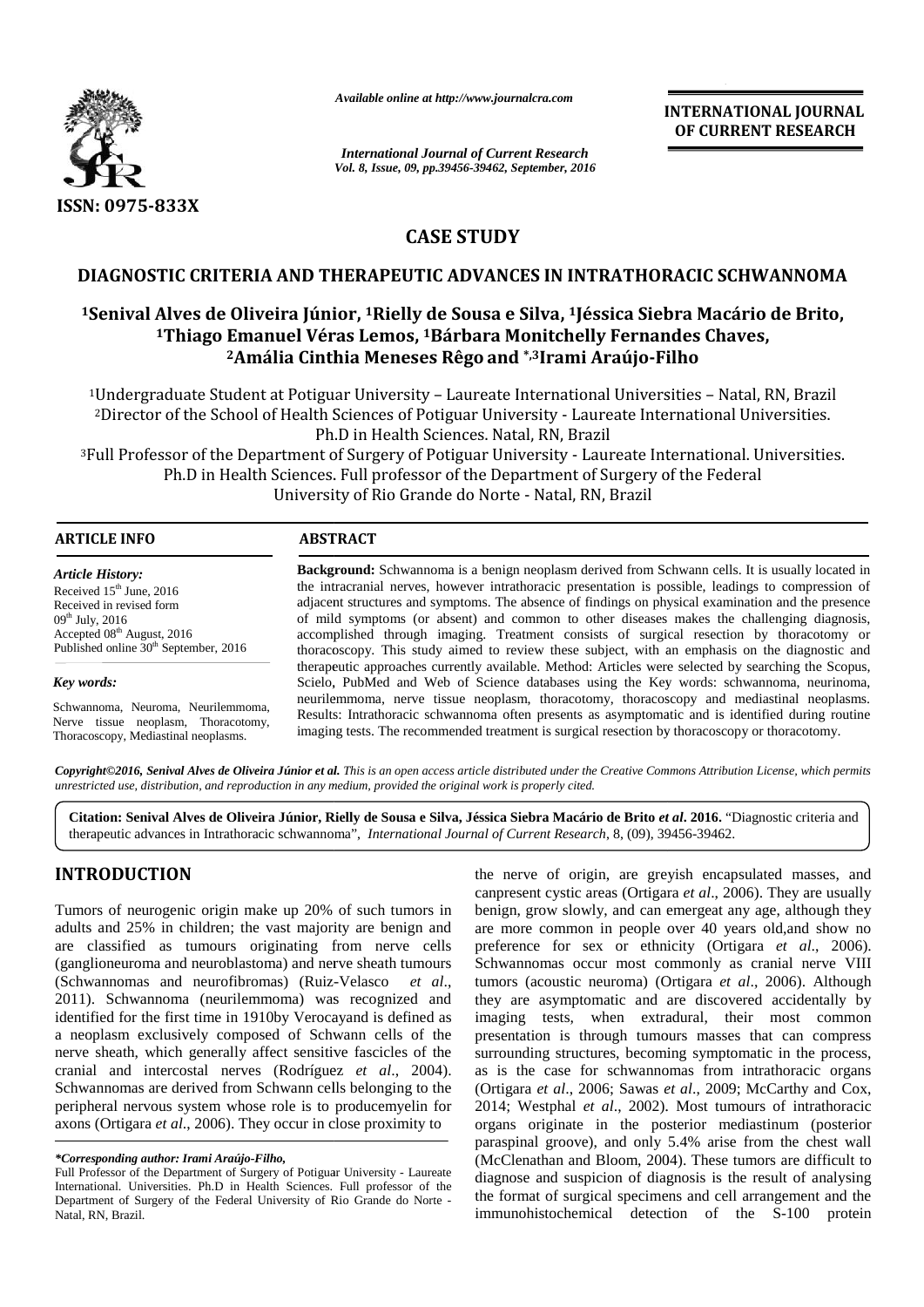(Rodríguez *et al*., 2004). A mutation of the tumor suppressor gene NF2 shows a close relationship with the presence of schwannoma (Ortigara *et al*., 2006). The recommended treatment is surgical resection by thoracotomy or thoracoscopy. In the medical literature, few cases of mediastinal schwannomas exclusively treated by thoracoscopy have been reported (Ortigara *et al*., 2006; Sawas *et al*., 2009; McCarthy and Cox, 2014; Westphal *et al*., 2002).

## **MATERIALS AND METHODS**

This review article was based on electronic searches in the PubMed, Scielo, Scopus and Web of Science databases. We collected data from case reports, cohort studies and literary reviews using the keywords"schwannoma", "neuroma", "neurilemmoma", "nerve tissue neoplasm", "thoracotomy", "thoracoscopy" and "mediastinal neoplasms". The method raised the following guiding question: "What are the main results and scientific evidence identified in national and international publications, concerning the therapeutic approach to intrathoracic schwannoma?". In the initial survey, the articles were evaluated by seven researchers (authors) according to the following inclusion criteria: articles published in Portuguese, English or Spanish using the selected keyword combinations and published between 1969 and 2015 that were readily accessible. After the initial selection of material, articles repeated in different databases and that featured other tumors occurring in intrathoracic organs unrelated to schwannoma were excluded. The final sample included 47 scientific articles.

## **RESULTS**

### **Epidemiology**

Neurogenic tumors account for approximately 20% of all mediastinal neoplasms in adults and approximately 25% in children. Schwannomas and neurofibromas are neurogenic tumors of the posterior mediastinum (Westphal *et al*., 2002). The majority of neurogenic tumors in the posterior mediastinum originate from intrathoracic organs, while only 5.4% grow on the chest wall (Aruj *et al*., 2014). Schwannomas most commonly originate from the extremities, head and neck (Dahl, 1977). Though these tumors occur in adults, they are often observed at younger ages (Khanlou *et al*., 1998). They usually affect people in their thirties and forties, although at present, patient age ranges from six to 78 years old and no predilection for sex or ethnicity has been reported (Westphal *et al*., 2002).

#### **Pathology**

Typically, the intercostal nerve lies between the innermost intercostal and internal intercostal muscles. An additionally, this nerve lies along the subcostal groove together with the intercostal blood vessels. It is known that when the neurilemmoma grows towards the external chest wall, it may be blocked by the bottom edge of the adjacent rib (Jun Ahn *et al*., 2014). Because of this growth, schwannomas that originate from the intercostal nerve can project lumps into the thoracic cavity. It is worth noting that there are two possible forms of growth:tumors that develop within and those outside the thoracic wall (Jun Ahn *et al*., 2014; Queiroz, 1999). The first is the neurilemmoma, which arises from the lateral cutaneous branch of the main intercostal nerve. On the chest wall, the

intercostal nerve traverses a subcostal course and provides lateral cutaneous branches around the medial axillary line, passing through the subcutaneous layers prior to and after this line (Jun Ahn *et al*., 2014; Osborn, 1999). The second possibility is an anatomical variation. The intercostal nerve can trace a path away from the subcostal groove, blocking the growth of external neurilemmoma (Jun Ahn *et al*., 2014). Schwannoma is a neoplasm originating fromthe Schwann cells of the nerve sheath that usually affects sensitive fascicles of the cranial and intercostal nerves (Queiroz, 1999). Cranial nerve VIII is the most affected (Osborn, 1999). Schwannomas are encapsulated hard greyish massesthat remain in close proximity to the nerve of origin, and areas of cystic changes and xanthomatosis have been reported (Robbins *et al*., 2005). These tumors present two distinct growth patterns: Antoni A and Antoni B, can present multiple degenerative changes, such as nuclear pleomorphism, xanthomatous change and vascular hyalinization, with noprognostic differentiation (Ortigara *et al*., 2006). The growth pattern of cells present in Antoni A regions shows elongated fusiform nuclei, with cytoplasmic expansions arranged in bundles in areas of moderate to high cellularity with minimal stroma matrix; "nuclear-free zones" of expansions are situated between the regions of palisaded nuclei associated with Verocay bodies (Queiroz *et al*., 1999). The Antoni B growth pattern exhibits thinner cells loosely arranged within microcystic spaces and myxoid change. The cells present minimal cytoplasm, within which thin, ill-defined extensions are observed that are not arranged into bundles (Osborn, 1999). The material between the cells is highly hydratedand is matched by the increased T2 signal visualized with MRI (Robbins *et al*., 2005; Kano *et al*., 2009). In most cases, a mutation of the tumor suppressor gene NF2 occurs on chromosome 22. There are three types of NF2 that are distinguished according to their clinical presentation and severity: Wishart, Gardner and mosaic type NF2. The Wishart type appears in childhood or late adolescence and consists of bilateral vestibular schwannomas associated with medullary tumours, whereas the Gardner type appears later, is less debilitating, and presents as bilateral vestibular schwannomas, with few meningiomas (Kano *et al*., 2009). Malignant transformation is extremely rare in this type of tumor, although local recurrence following resection may be incomplete (Robbins *et al*., 2005).

#### **Clinical presentation and diagnosis**

Thoracic schwannoma tumor growth is slow, which results in a poor clinical condition with few or no symptoms, especially in the early stages. However, when the tumorreaches large proportions, commonly presenting as a bulky mediastinal mass, symptoms can arise as a consequence of the compression site, such as superior vena cava syndrome, dyspnea or dysphagia (Ortigara *et al*., 2006; Behuria *et al*., 2015). Sometimes schwannomas can develop in the trachea through the intercartilaginous membrane, formingan hourglass shaped tumor. In the presence of bone erosion, severe pain or pathological fractures are common (Osborn, 1999). In approximately about 10% of cases, growth can exceed the intervertebral foramen and compromise the spinal canal by an hourglass shaped growth that causesparesthesia or paralysis. When this type of growth occurs, symptoms of intramedullary extension are present in 60% of cases (Georghiou *et al*., 2003; Akwari *et al*., 1978; Shields, 2000). Additionally, patients can present more severe signs, such as hemoptysiswhen the tracheobronchial tree is affected, or gastrointestinal bleeding,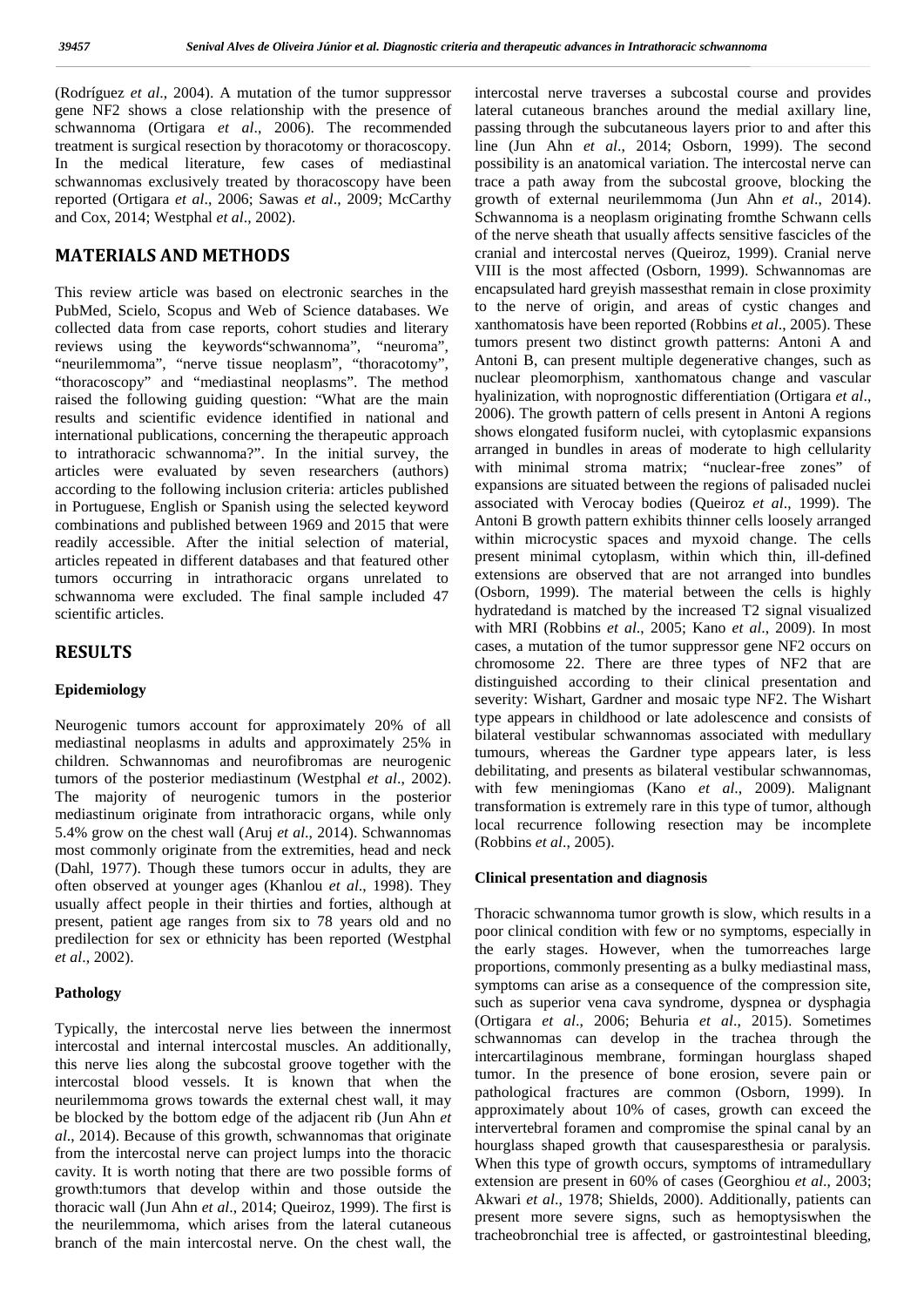as in cases involving the esophagus. Dysphonia can occur with vagus nerve involvement prior to the origin of the recurrent nerve (Katoh *et al*., 1995; DeVault *et al*., 1992; Dabir *et al*., 1990). Schwannomas usually occur alone, arising from any cranial or peripheral nerve, and it is very rare to find multiple schwannomas arising from a single intercostal nerve (Chen *et al*., 2008). The investigation of intrathoracic schwannomas begins with a full medical history and physical examination, followed by imaging tests. The majority of lesions are diagnosed in young adults, with no predominance of sex (Ortigara *et al*., 2006). Chest radiography in posterior lateral incidence and profile is usually the first test to detect any changes. The visualization of Tumor becomes more evident when it reaches large diameter, which is not common until symptoms arise resulting from the occupation (Figure 1).



**Figure 1. A well-circumscribed mass at the middle lung field. From: Ceberut K, Naseri E, Celik A, Muslehiddinoglu A, Ergin I. One-Stage Combined Thoracic Ancient Schwannomas Total Removal and Coronary Artery Bypass Kadri. Case Reports in Medicine, 2011**



**Figure 2. Computed tomography shows homogeneous cystic mass at the costosternal junction. From: Ceberut K, Naseri E, Celik A, Muslehiddinoglu A, Ergin I. One-Stage Combined Thoracic Ancient Schwannomas Total Removal and Coronary Artery Bypass Kadri. Case Reports in Medicine, 2011**



**Figure 3. Axial post-contrast CT revealing the inner component of the mass compressing the liver (white arrows) and bulges through the intercostal space into the outer thoracic wall. The tumor erodes the adjacent inferior margin of the 9th rib (black arrow) and shows central enhancement (black arrowheads). From: Ahn SJ, Park KJ, Sun JS, Choi H, Lee YH. Neurilemmoma Showing a Unique Growth Pattern in the Lateral Chest Wall: Both Inside and Outside the Thoracic Cavity. Ann Thorac Cardiovasc Surg, 2014;20:558–60**

Generally, this test defines which portion of the mediastinum is involved, but does not reveal tumour density, invasion the medullary canal or adjacent structures (Dabir *et al*., 1990). Regarding computed tomography (CT) scan, the tumor usually presents itself as a homogeneous mass (Figure 2) with soft tissue density (Chen *et al*., 2008; Cohen *et al*., 1986; Hasuo *et al*., 1993). The presence of hypodense areas corresponds to areas of necrosis or hemorrhage. Neurilemmomasare characterized by several pathological areas: hypocellular areas adjacent to densely cellular areas or proximal to collagen orxanthomatous change (Dabir *et al*., 1990; Cohen *et al*., 1986). Although less common, the mass can destroy the bone surrounding regions, resulting in CT images with hypodense areas (Figure 3).In CT, lesion appearance can be highly variable, but is usually well circumscribed (Hasuo *et al*., 1993). In contrast, magnetic resonance imaging (MRI) shows better definition of the involvement of nerve plexi, vertebrae and the spinal canal. Hyper intense areas in T2 images correspond to cystic degeneration in the tumor (DeCamp *et al*., 1996). MRI must be performed in patients with suspicion of neurogenic tumors of the posterior mediastinum, to exclude extension of the tumor in the intraspinal region (Chen *et al*., 2008). As a result, from the moment the tumor develops, typical MRI signals (high intensity) can be observed thatenable a very precise diagnosis. Thus, preoperative radiological assessment alone is sufficient, i.e., fine needle aspiration is unnecessary (Sakai *et al*., 1992). By defining tumor extension more precisely, MRI enables preoperative planning that is more sensitive than CT at delineating the presence or absence of invasion through the neural foramen and the degree of involvement of the vertebral canal (Hasuo *et al*., 1993). The diagnosis can be confirmed intraoperatively and by histopathological analysis (Cohen *et al*., 1986). Ancient schwannoma is a rare variant of the tumor that presents degenerative histological changes thatcan lead to an incorrect diagnosis of malignancy. This rare status can simulate lung neoplasms on chest x-rays and CTs (Petteruti *et al*., 2008). The radiological features of ancient schwannomaare not well defined due to its rarity. However, the long-term progression of the tumor leads to characteristic degenerative changes, such as cystic formation, calcification, hemorrhage and hyalinization. Its appearance on CT and MRI is typical of this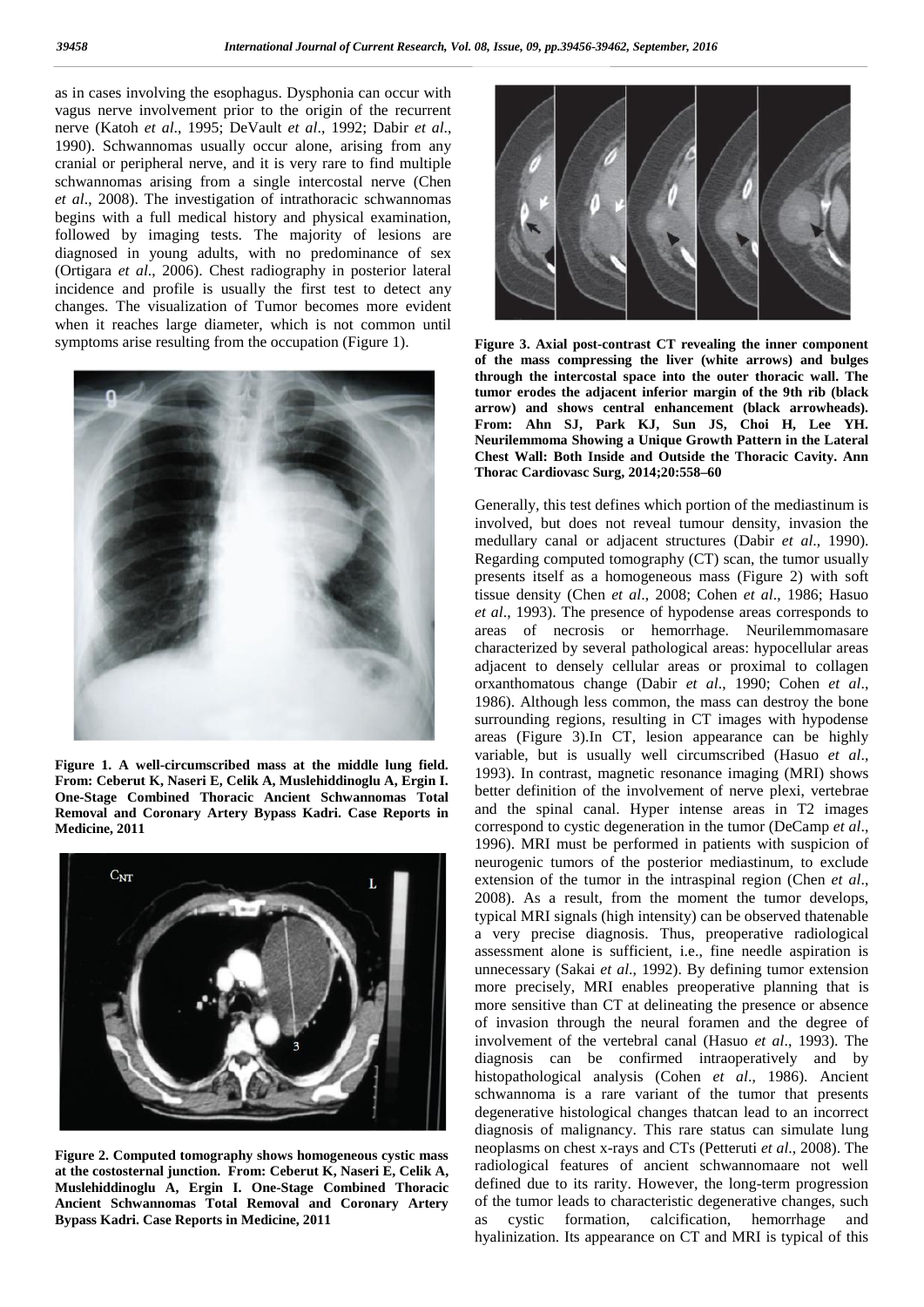type of tumor (Dabir *et al*., 1990; Cohen *et al*., 1986). Solid components encapsulated with cystic areas, or the presence of cystic masses with marginal growth or with solid nodular components that presentcalcifications are observed (Isobe *et* al., 2004; Takeuchi et al., 2008). Some authors suggest that t arecommendation for surgical treatment must be considered when a patient has a hyper vascular mass in soft tissues containing amorphous calcification on the simple scan and cystic areas on the MRI (Cohen *et al*., 1986; Hasuo *et al*., 1993). The suggestion is that calcification of soft tissue, which is visible in a simple scan, is a characteristic indicative of this pathological entity (Schultz *et al*., 1994). A definitive diagnosis is only possible after histopathological examination. The most significant histological characteristics of these recumors are the presence of a high degree of nuclear atypia, 198 with the presence of atypical hyperchromatic polymorphic mid cellsand nuclei that frequently cont tumors are the presence of a high degree of nuclear atypia, with the presence of atypical hyperchromatic polymorphic cellsand nuclei that frequently contain multiple lobes (Petteruti *et al*., 2008; Ceberut *et al*., 2011). Fine needle biopsy can be useful in the diagnosis of anterior and posterior mediastinaltumors, but this technique is difficult to execute in the middle mediastinum becausethe amount of material is limited;thus it is not recommended for diagnosing these processes (Dabir *et al*., 1990; Shirakusa *et al*., 1989). Microscopy reveals two distinct types of tissue, according to the Antonio classification: type A, corresponding to the cellular area, and type B, corresponding to the myxoid area. These two forms are usually associated in the sametumor (Shields, 2000). Benign schwannomas are distinguished by the presence of a biphasic pattern (Antoni A and B) with the presence of Verocay bodies in the type A pattern. These bodies are formed by two parallel lines of nuclei with a space between them that is virtually anuclear (Ahn *et al*., 1994). These two forms are usually associated in the sametumor<br>
(Shields, 2000). Benign schwannomas are distinguished by the<br>
presence of Verocay bodies in the type A pattern. These bodies<br>
mare formed by two parallel lines of n the S-100 protein, as reported for neurogenic tumors (Ribet the S-100 protein, as and Cardot, 1994). type of tumor (Dabir *et al.*, 1990; Cohen *et al.*, 1986). Sc<br>components encapsulated with cystic areas, or the presence<br>cystic masses with marginal growth or with solid nodu<br>components that presentcalcifications are obse arecommendation for surgical treatment must be considere when a patient has a hyper vascular mass in soft tissue containing amorphous calcification on the simple scan an cystic areas on the MRI (Cohen *et al.*, 1986; Hasuo 1993). The suggestion is that calcification of soft tissue, which<br>is visible in a simple scan, is a characteristic indicative of this<br>pathological entity (Schultz *et al.*, 1994). A definitive<br>diagnosis is only possible a *et al.*, 2008; Ceberut *et al.*, 2011). Fine needle biopsy can be hen useful in the diagnosis of anterior and posterior 200 mediastinaltumors, but this technique is difficult to execute in diss the middle mediastinum beca processes (Dabir *et al.*, 1990; Shirakusa *et al.*, 1989). to a Microscopy reveals two distinct types of tissue, according to prev<br>the Antonio classification: type A, corresponding to the prev

#### **Thoracotomy x Thoracoscopy Thoracotomy**

The treatment of choice for mediastinal schwannomas is The treatment of choice for mediastinal schwannomas is pain, resection by videothoracoscopyor open thoracotomy (Strollo short *et al*., 1997). Thus, surgery is the main therapeutic route for neurogenic tumors of the mediastinum, and complete surgical resection is considered the gold standard (Harjula *et al*., 1986). *et* is neurogenic resection gold The management of neurilemmomas located in the mediastinum is determined bythe findings of CT or MRI exams. However, these findings only refer to intrathoracic tumors, or those that extend into intervertebral channeldue to visualization difficulties (Hasuo *et al*., 1993; Liu *et al*., 2014). Benign neurogenic tumors rarely reappear, and simple enucleation is sufficient; no adjuvant therapy is required. The challenge is to preserve nerve function, particularly when the tumoroccurs on the phrenic or vagus nerve (Harjula *et al*., 1986). Preservation of the recurrent laryngeal nerve is essential to prevent paralysis of the same, i.e., postoperative dysphonia. In resections of the vagus nerve below the origin of the recurrent nerve, no cardiac, bronchialor gastrointestinalchanges have been observed (Besznyák *et al*., 1985; Davis *et al*., 1991). When the tumors originate on the intercostal nerves, if necessary, the nerve root can be sacrificed, resulting in relatively minor deficits (Harjula *et al*., 1986). It is important to note that episodes of bleeding, cerebrospinal fluid leakage through the intervertebral foramen and paraplegia may be consequences of complete resection attempts of mediastinal neurogenic tumors (Lacreuse *et al*., 2007; DeCou *et al*., 2005; Horiuchi *et al*., 2004). Assuming that the incomplete resection The management of neurilemmomas located in the mediastinum is determined bythe findings of CT or MRI exams. However, these findings only refer to intrathoracic tumors, or those that extend into intervertebral channeldue to Benign neurogenic tumors rarely reappear, and sinenucleation is sufficient; no adjuvant therapy is required.<br>challenge is to preserve nerve function, particularly when<br>tumoroccurs on the phrenic or vagus nerve (Harjula *et* 1986). Preservation of the recurrent laryngeal nerve is e<br>to prevent paralysis of the same, i.e., postoperative dys<br>In resections of the vagus nerve below the origin<br>recurrent nerve, no cardiac, bronchialor gastrointestina When the tumors originate on the intercostal nerves, if<br>necessary, the nerve root can be sacrificed, resulting in<br>relatively minor deficits (Harjula *et al.*, 1986). It is important to<br>note that episodes of bleeding, cere

of the lesion does not affect child's survival, surgeons are encouraged to try resection of these lesions by thoracoscopy (Lacreuse *et al*., 2007; DeCou *et al*., 2005; Horiuchi *et al*., 2004). However, video-assisted thoracoscopy is effective for the removal of mediastinal tumors in children, especially neurogenic tumors as it enables complete resection, histological diagnosis of the lesion and absence of recurrence at the site of placement of the trocars (Guye *et al*., 2007). In addition to the normal risks of thoracic surgery, such as hemorrhaging, infection and pulmonary morbidity, certain neurological complications can arise due to resection (DeCamp *et al*., 1996). Among these, those that should be mentioned include deficitssuch asHorner's syndrome, partial sympathectomy, recurrent laryngeal nerve injury and paraplegia (Harjula *et al*., 1986). Thoracotomy is a viable approach formasses in the middle and posterior mediastinum and is also adequate for the anterior mediastinum if the mass is fully contained within one hemithorax and does not cross the midline (Ortigara *et al*., 2006). Video-assisted thoracoscopic surgery (VATS) was fully disseminated in the 1980s following technological improvements and consolidation of the laparoscopic technique. Indications for resection by videothoracoscopy include biopsy to exclude malignancy, relief of compressive symptoms, to prevent extension of a tumor into the spinal foramen and to prevent malignancy (Westphal *et al*., 2002; McClenathan and Bloom, 2004; Aruj *et al*., 2014). In video-assisted surgery, the patient is positioned as per a lateral thoracotomy, and the camera is introduced into the fifth intercostal space, posteriorly for anterior mediastinal masses and anteriorly forposterior masses. Other accesses depend on the location of the mass. Postoperative recovery of neurological function depends on the type of surgery (Ortigara *et al*., 2006; McClenathan and Bloom, 2004; Behuria *et al*., 2015). Among the majority of reported cases that exclusively used the VATStechnique to resectmediastinal masses, a high degree of success was obtained, demonstrating the safety of the procedure in the hands of properly trained surgeons. When compared with thoracotomy, VATS requires smaller incisions, which reduces pain, causes fewer and less severe pulmonary complications, shortens hospitalization and promotes earlier return to activities and aesthetic gains. Prognosis after surgery is good, but local recurrence can occur following incomplete resection of the lesion (Ortigara *et al*., 2006). In some cases, it is possible complete resection of the mass with preservation of important structures, especially if the mass is completely contained within a hemithorax (Figure 4). yps of the rate of the control of the rate of the bin finite since the since the rate of the control of the rate of the since the rate of the control of the rate of the rate of the rate of the rate of the rate of the rate **The Consolidation of the Consolidation of the Consolidation of Case Consolidation of Case Consolidation of Case Consolidation of Case Consolidation of Case Consolidation of Case Consolidation of Case Consolidation of Case** 



**Figure 4. Operative view after sternotomy and preserving nervus vagus; huge mass occupying aortic arch. From: Ceberut K, Naseri E, Celik A, Muslehiddinoglu A, Ergin I. One-Stage Combined Thoracic Ancient Schwannomas Total Removal and Coronary Artery Bypass Kadri. Case Reports in Medicine, 2011**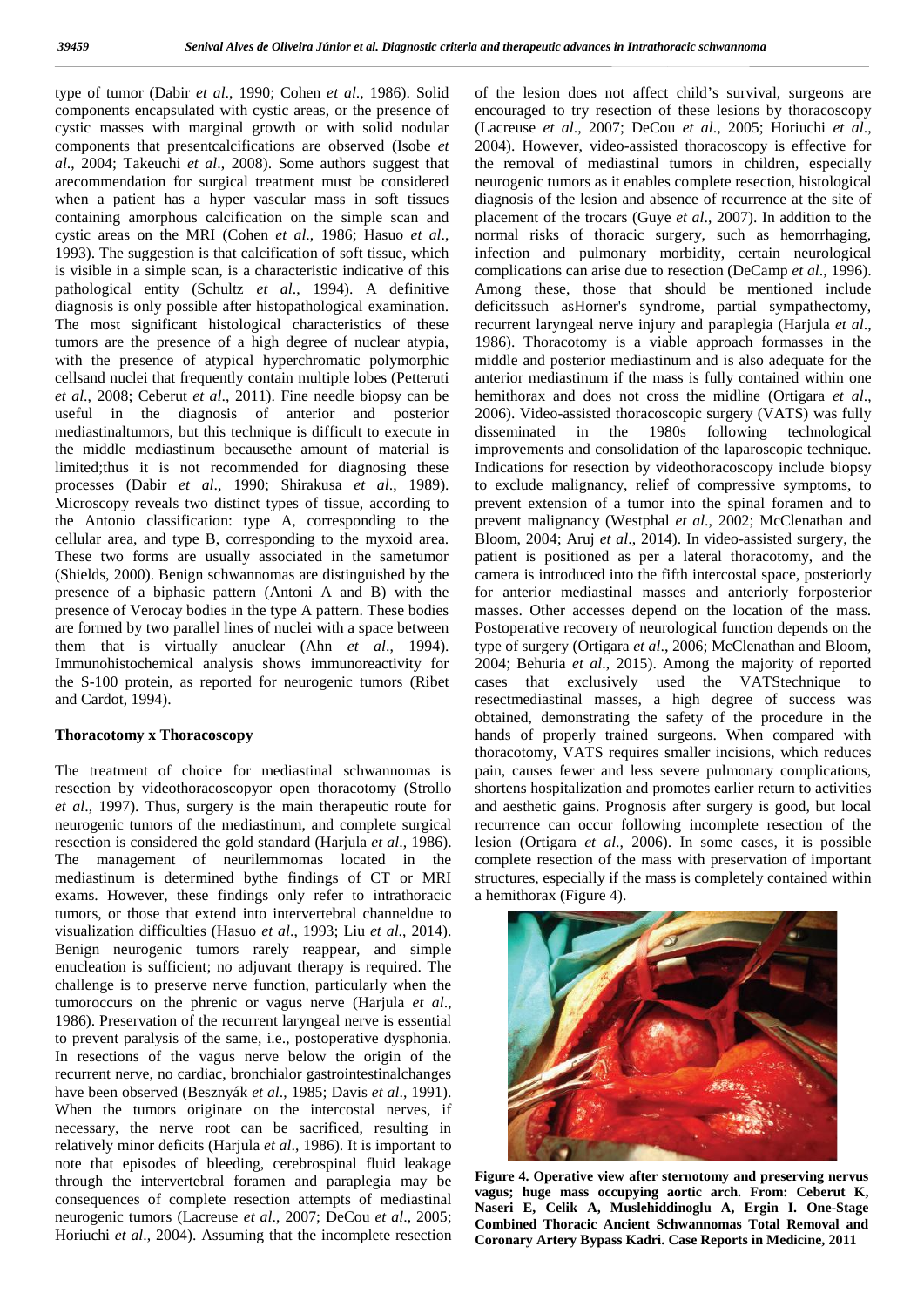If complete resection cannot be performed, a common situation when dealing with malignant tumors, postoperative radiation therapy is the recommended course of action. Occasionally, postoperative chemotherapy can also be effective (Cohen *et al*., 1986; Hasuo *et al*., 1993). The majority of mediastinal neurogenic tumorsoccur in the posterior compartment, and the best surgical approach is a standard thoracotomy. However, VATS is an excellent choice for simple neurogenic tumors (Canvasser and Naunheim, 1996; Bousamra *et al*., 1996). Tumor excision is curative, since the recurrence of benign schwannomas is unusual (Dabir *et al*., 1990; Heitmiller *et al*., 1990). Malignant degeneration of a benign tumor has been described, but it is rare (Das Gupta *et al*., 1969). Although rare and infrequent, intrathoracic schwannomas of the vagus nerve should be included inthe differential diagnosis of mediastinal tumors (Dabir *et al*., 1990). Conducting a preoperative assessment of intraspinal involvement is essential to decrease the risk of hemorrhaginginto the spinal canal and spinal cord damage (Takeuchi *et al*., 2008; Schultz *et al*., 1994; Ceberut *et al*., 2011). Whenatumor is identified in this region, the recommended approach is thoracic surgery and neurosurgery. Initially, this process was performed in phases, beginning with a laminectomy and followed by a thoracotomy at a later date (Akwari *et al*., 1978; Grillo *et al*., 1983). Currently, the preferred option is performing the procedure in a single operation, in which combined resection is the method of choice. This can be performed through separate incisions or a shared incision (Sawas *et al*., 2009). A single incision with a vertical component along the spine, and a curvilinear lateral extension, allows access to both specialties. Thus, a laminectomy can be performed to remove the intraspinal component, while the thoracic component can be excised by thoracotomy (Khanlou *et al*., 1998; Jun Ahn *et al*., 2014; Queiroz, 1999; Osborn, 1999). This allows for excision of the entire mass and minimizes the risk of undetectable hemorrhageinside the spinal canal, where a hematomacould result in neurological deficit (Akwari *et al*., 1978; Grillo *et al*., 1983). More recently, Vallieres *et al*. described an approach that uses posterior microneurosurgicaltechniques and anterior VATS techniques to perform a minimally invasive completeresection (Vallières *et al*., 1995). A careful preoperative assessment is essential to clarify whether there is any spinal canal or neural foramen involvement, so that the risks of hemorrhage and neurological damage can be significantlyreduced (Sawas *et al*., 2009; McCarthy and Cox, 2014; Westphal *et al*., 2002). Treatment involves complete surgical resection via thoracotomy or thoracoscopy with neurosurgical exploration to verify whether thetumor has extended into the spinal canal (Sakai *et al*., 1992; Petteruti *et al*., 2008). Although recurrence is rare and patients present a good prognosis, since the tumor is benign, when dealing with malignant neurogenic neoplasms, prognosis is poor (Ortigara *et al*., 2006). Fine needle biopsy can be performed; however, a precise diagnosis may not be possible due to limited cellularity. This raises the possibility of a misdiagnosis of malignancybecause the appearance of histological degenerative changes can occur. Surgical excision of the mass is the gold standard for the diagnosis and treatment of these potentially resectable tumors (Tahir *et al*., 2007).

### **Conclusion**

Intrathoracic schwannoma is often asymptomatic, and the lesion is usually detected in routine imaging tests. Thus, this diagnosis is a challenge andshould not be discarded a diagnostic hypothesis in the presence of mediastinal masses. Magnetic resonance imaging is the preferred imaging, technique for preoperative planning because it allows clearer observation of the involvement of nervous plexi, vertebrae and the spinal canal. The recommended treatment remains resection by thoracotomy or VATS, and recurrence of benign neurogenic tumorsfollowing the procedure is rare and does not require adjuvant therapy. In addition to the risks common to any thoracic surgery, neurological complications should be taken into consideration when planning the surgical approach. Among the surgical approaches, open surgery continues to be the most commonly used method for treatment. VATS assists in the realization of biopsies to exclude malignancy, to relieve compressive symptoms and to prevent extension of the tumour into the spinal foramen. In cases where VATS is used for tumor resection, prognosis is good, but relapse can occur when the resection is incomplete, and complementary treatment with chemotherapy or radiotherapy is recommended. In the medical cases of thoracoscopic mediastinal schwannomas exclusively treated by VATS have been reported. However, all the surgical modalities are viable options, and the method should be applied on a case-by-case basis. In this context, doctor and patient should be similarly engaged in choosing the best method to achieve the expected result.

#### **List of abbreviations**

CT: Computed Tomography MRI: Magnetic Resonance Imaging VATS : Video-Assisted Thoracoscopic Surgery

#### **Ethics approval and consent to participate**

Not applicable

#### **Consent for publication**

Not applicable

#### **Availability of data and material**

Not applicable

#### **Competing interests**

The authors declare that they have no competing interests.

#### **Funding**

Not applicable

#### **Authors' contributions**

All authors: 1) have made substantial contributions to conception and design, or acquisition of data, or analysis and interpretation of data; 2) have been involved in drafting the manuscript or revising it critically for important intellectual content; and 3) have given final approval of the version to be published.

#### **Acknowledgements**

Not applicable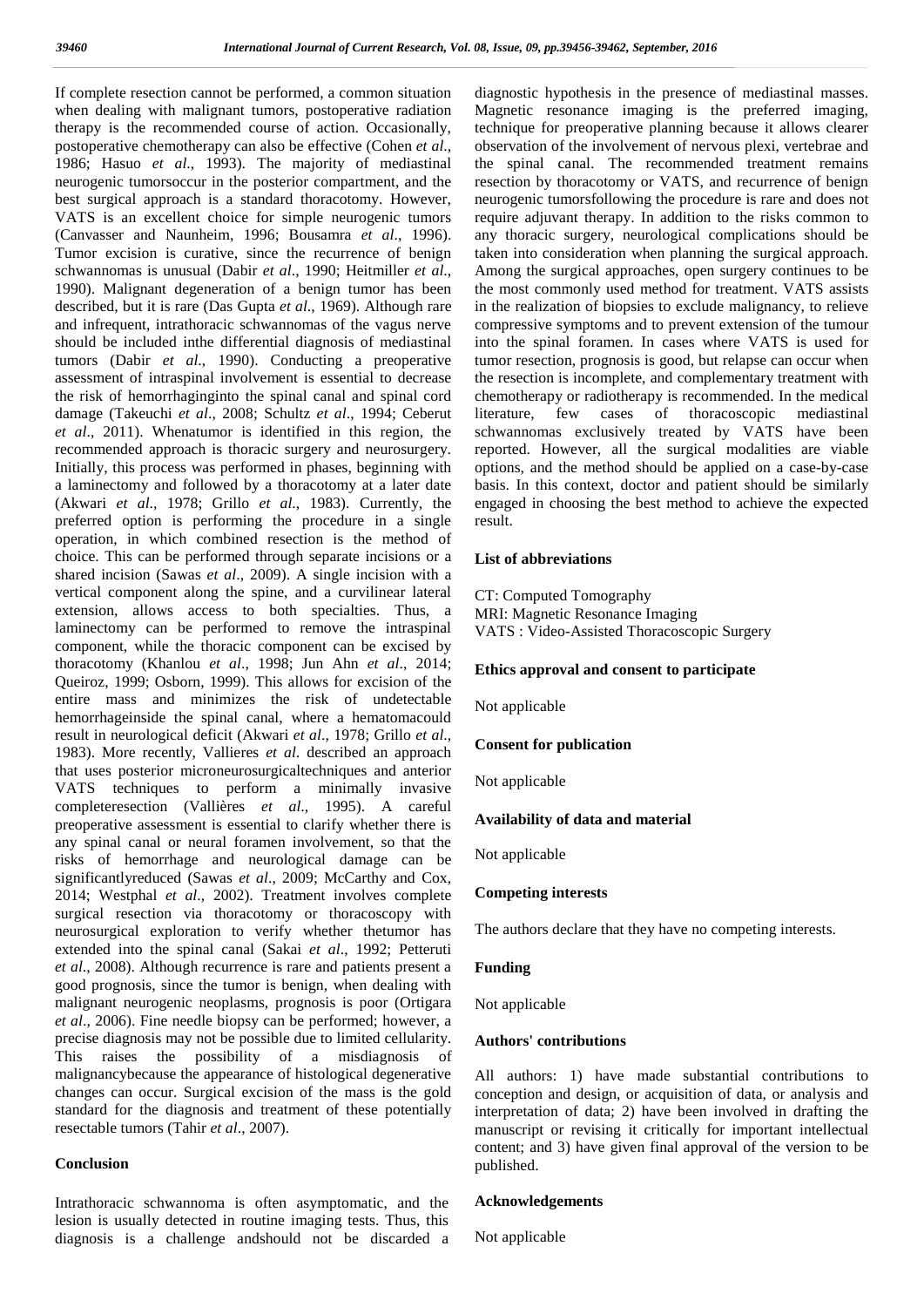#### **Authors' information (optional)**

Not applicable

#### **Endnotes**

Not applicable

### **REFERENCES**

- Ahn SK, Chang SN, Lee SH, Kim SJ. 1994. Verocay bodies in neurofibroma. *Int J Dermatol*., 33(12):886-7.
- Akwari OE, Payne WS, Onofrio BM, Dines DE, Muhm JR. 1978. Dumbbell neurogenic tumors of the mediastinum. Diagnosis and management. *Mayo Clin Proc*., 53(6):353-8.
- Aruj PK, Lescano M, Rausch S, Mouesca V. 2014. Intrathoracic schwannoma. Medicina, 74(3):225-6.
- Behuria S, Rout TK, Pattanayak S. 2015. Diagnosis and management of schwannomas originating from the cervical vagus nerve. *Ann R Coll Surg Engl*., 97(2):92-7.
- Besznyák I, Tóth L, Szende B. 1985. Intrathoracic vagus nerve tumors: a report of two cases and review of the literature. *J Thorac Cardiovasc Surg*., 89(3):462-5.
- Bousamra M 2nd, Haasler GB, Patterson GA, Roper CL. 1996. A comparative study of thoracoscopic vs open removal of benign neurogenic mediastinal tumors. *Chest*, 109(6): 1461-5.
- Canvasser DA, Naunheim KS. 1996. Thoracoscopic management of posterior mediastinal tumors. *Chest Surg Clin N Am*., 6(1):53-67.
- Ceberut K, Naseri E, Celik A, Muslehiddinoglu A, Ergin I. 2011. One-stage combined thoracic ancient schwannomas total removal and coronary artery bypass. *Case Rep Med*., 497960.
- Chen F, Nakayama E, Okubo K, Date H. 2008. Intrathoracic multiple schwannomas of a single intercostal nerve. *Ann Thorac Surg*., 86(2):660-1.
- Cohen LM, Schwartz AM, Rockoff SD. 1986. Benign schwannomas: pathologic basis for CT inhomogeneities. *AJR Am J Roentgenol*., 147(1):141-3.
- Dabir RR, Piccione W Jr, Kittle CF. 1990. Intrathoracic tumors of the vagus nerve. *Ann Thorac Surg*., 50(3):494-7.
- Dahl I. 1977. Ancient neurilemmoma (schwannoma). *Acta Pathol Microbiol Scand A*., 85(6):812-8.
- Das Gupta TK, Brasfield RD, Strong EW, Hajdu SI. 1969. Benign solitary Schwannomas (neurilemomas). *Cancer*, 24(2):355-66.
- Davis CJ, Butchart EG, Gibbs AR. 1991. Neurilemmoma of the intrathoracic vagus nerve. *Eur Respir J*., 4(4):508-10.
- DeCamp MMJ, Swanson SJ, Sugarbaker DJ. 1996. The mediastinum, Glenn's Thoracic and Cardiovascular Surgery, 643-63.
- DeCou JM, Schlatter MG, Mitchell DS, Abrams RS.2005. Primary thoracoscopic gross total resection of neuroblastoma. *J Laparoendosc Adv Surg Tech A,* 15:470- 3.
- DeVault KR, Miller LS, Yaghsezian H, Spirig AM, Dhuria M, Armenti FR, Connell DC, Martin P, Castell DO. 1992. Acute esophageal hemorrhage from a vagal neurilemoma. *Gastroenterology*, 102(3):1059-61.
- Georghiou GP, Vidne BA, Boikov O, Saute M. 2003. Giant schwannoma of the posterior mediastinum. *Eur J Cardiothorac Surg*., 24(6):1030.
- Grillo HC, Ojemann RG, Scannell JG, Zervas NT. 1983. Combined approach to "dumbbell" intrathoracic and

intraspinal neurogenic tumors. *Ann Thorac Surg*., 36(4):402-7.

- Guye E, Lardy H, Piolat C, *et al*. 2007. Thoracoscopy and solidtumors in children: a multicentric study. *J Laparoendosc AdvSur Tech*., 17:825–9.
- Harjula A, Mattila S, Luosto R, Kostiainen S, Mattila I. 1986. Mediastinal neurogenic tumours. Early and late results of surgical treatment. *Scand J Thorac Cardiovasc Surg*., 20(2):115-8.
- Hasuo K, Uchino A, Matsumoto S, Fujii K, Fukui M, Masuda K. 1993. MR imaging compared with CT, angiography, and myelography supplemented with CT in the diagnosis of spinal tumors. *Radiat Med*., 11(5):177-86.
- Heitmiller RF, Labs JD, Lipsett PA. 1990. Vagal schwannoma. *Ann Thorac Surg*., 50(5):811-3.
- Horiuchi A, Muraji T, Tsugawa C, Nishijima E, Satho S, Takamizawa S, *et al*. 2004. Thoracic neuroblastoma: outcome of incomplete resection. *Pediatr Surg Int*., 20: 714-8.
- Isobe K, Shimizu T, Akahane T, Kato H. 2004. Imaging of ancient schwannoma. *AJR Am J Roentgenol*., 183(2):331-6.
- Jun Ahn S, Joo Park K, Sung Sun J, Choi H, Hee Lee Y. 2014. Neurilemmoma showing a unique growth pattern in the lateral chest wall: both inside and outside the thoracic cavity. *Ann Thorac Cardiovasc Surg*., 20Suppl:558-60.
- Kano H, Kondziolka D, Khan A, Flickinger JC, Lunsford LD. 2009. Predictors of hearing preservation after stereotactic radiosurgery for acoustic neuroma. *J Neurosurg*., 111(4):863-73.
- Katoh J, Yoshii S, Suzuki O, Hosaka S, Hashimoto R, Tada Y. 1995. Mediastinal vagal neurilemmoma causing tracheal stenosis. *J Thorac Cardiovasc Surg*., 109(1):184-5.
- Khanlou H, Khanlou N, Eiger G. 1998. Schwannoma of posterior mediastinum: a case report and concise review. Heart Lung, 27(5):344-7.
- Lacreuse I, Valla JS, Lagausie P, Varlet F, Héloury Y, Temporal G, *et al*. 2007. Thoracoscopic resection of neurogenic tumors in children. *J Pediatr Surg*., 42:1725-8.
- Liu LN, Xu HX, Zheng SG, Sun LP, Guo LH, Wu J. 2014. Solitary schwannoma of the gallbladder: a case report and literature review. *World J Gastroenterol*., 20(21):6685-90.
- McCarthy WA, Cox BL. 2014. Intraparotid schwannoma. *Arch Pathol Lab Med*., 138(7):982-5.
- McClenathan JH, Bloom RJ. 2004. Peripheral tumors of the intercostal nerves. *Ann Thorac Surg*., 78(2):713-4.
- Ortigara L, Rosemberg N, Siqueira R, Neto F. 2006. Resection of a mediastinal schwannoma using video-assisted thoracoscopy. *J Bras Pneumol*., 32(2):172-5.
- Osborn AG. 1999. Diagnóstico neurorradiológico. Rio de Janeiro: Revinter.
- Petteruti F, De Luca G, Lerro A, Luciano A, Cozzolino I, Pepino P. 2008. Intercostal ancient schwannoma mimicking an apical lung tumour. Thorax. 63(9):845-6.
- Queiroz LS, Sistema nervoso. 1999. In Faria JL e cols. Patologia especial com aplicações clínicas, 2th ed. Rio de Janeiro: Guanabara Koogan, 565-67.
- Ribet ME, Cardot GR. 1994. Neurogenic tumors of the thorax. *Ann Thorac Surg*., 58(4):1091-5.
- Robbins SL, *et al*. 2005. Patologia: bases patológicas das doenças. 7th ed. Rio de Janeiro: Elsevier.
- Rodríguez CA, Munhoz AH, Zampier JA, Silva AP, Fustes OH. 2004. (Benign intercostal nerve schwannoma simulating pulmonary neoplasm: case report). *Arq Neuropsiquiatr*., 62(4):1100-3.